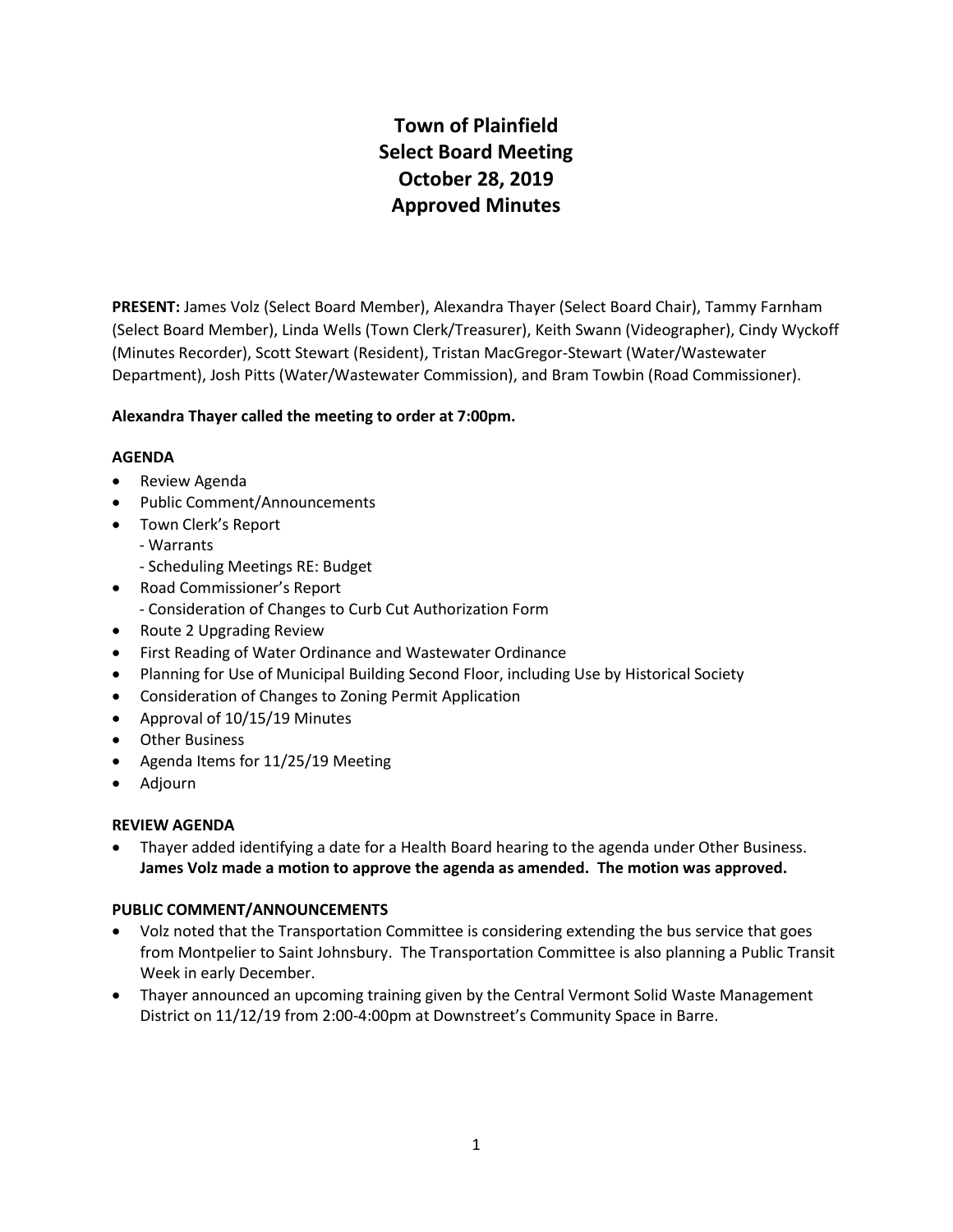# **TOWN CLERK'S REPORT**

# **- WARRANTS**

# **- SCHEDULING MEETINGS RE: BUDGET**

- Town Clerk/Treasurer Linda Wells noted documents received from the Dufresne Group regarding a watershed stream alteration general permit for the Pedestrian Bridge project. Wells will forward the documents to the Select Board.
- Wells stated that videotaping Select Board meetings each month, including chaptering the discussion, is now \$76.50 for each two-hour meeting for a total of \$153 per month. Thayer has been talking with Town Webmaster Kathy Bizzoco about taking over some of the work. It was decided that the issue would be taken up at an upcoming meeting, possibly during one of the budget sessions.
- Discussion centered on setting dates and times for budget meetings. If the Vermont League of Cities and Towns webinar explaining health insurance options happens prior to 11/14/19, a meeting on that date from 8:00am-11:00am can include budget discussions with the Highway Department; the Town Hall Opera House; and the municipal budget, including insurance. Meetings were also scheduled for 11/19/19 from 2:00pm-6:00pm and 12/12/19 from 4:00-7:00pm.
- **Volz made a motion to approve warrants of 10/22/19 and 10/25/19. The motion was approved.**

#### **ROAD COMMISSIONER'S REPORT**

# **- CONSIDERATION OF CHANGES TO CURB CUT AUTHORIZATION FORM**

- Road Commissioner Bram Towbin stated that he will follow up with Dan Currier regarding the issue of transforming Thompson Road into a trail.
- Noting that the Road Crew was able to clean off the paint sprayed on the radar sign, Towbin voiced concern regarding a recurring problem of people ripping out the reflective poles at the corner of Brook Road and Creamery Street. Also, for the third time in four months, the stop sign on Creamery Street was knocked down. Towbin will be talking to the Constable regarding setting up a trail camera, and the Select Board will look into purchasing another.
- Towbin reported that a resident has expressed concern about dust being kicked up from the road at his home. Tammy Farnham offered some possible actions he might take, including planting a hedge or putting up a fence. Towbin will follow up with the resident.
- The Road Crew will be installing signage to deal with parking issues on some back roads.
- Regarding the access permit application, Thayer voiced concern regarding the current form not requiring a signature from the property owner. Towbin noted that the Highway Department would like curb cut requests to be integrated with zoning. Thayer suggested adding a line with the date that the approved form was sent to the property owner initialed by the person who sends it out. It was also agreed that the following should be added to the access permit application: This permit applies only to the access permit. Construction cannot start without a separate zoning permit. **Volz made a motion to approve the access permit application revised on 10/28/19 as proposed by Thayer. The motion was approved.**
- Town noted that the Town Plan document was moving forward and that a draft hopefully will be available for Select Board review at its next meeting.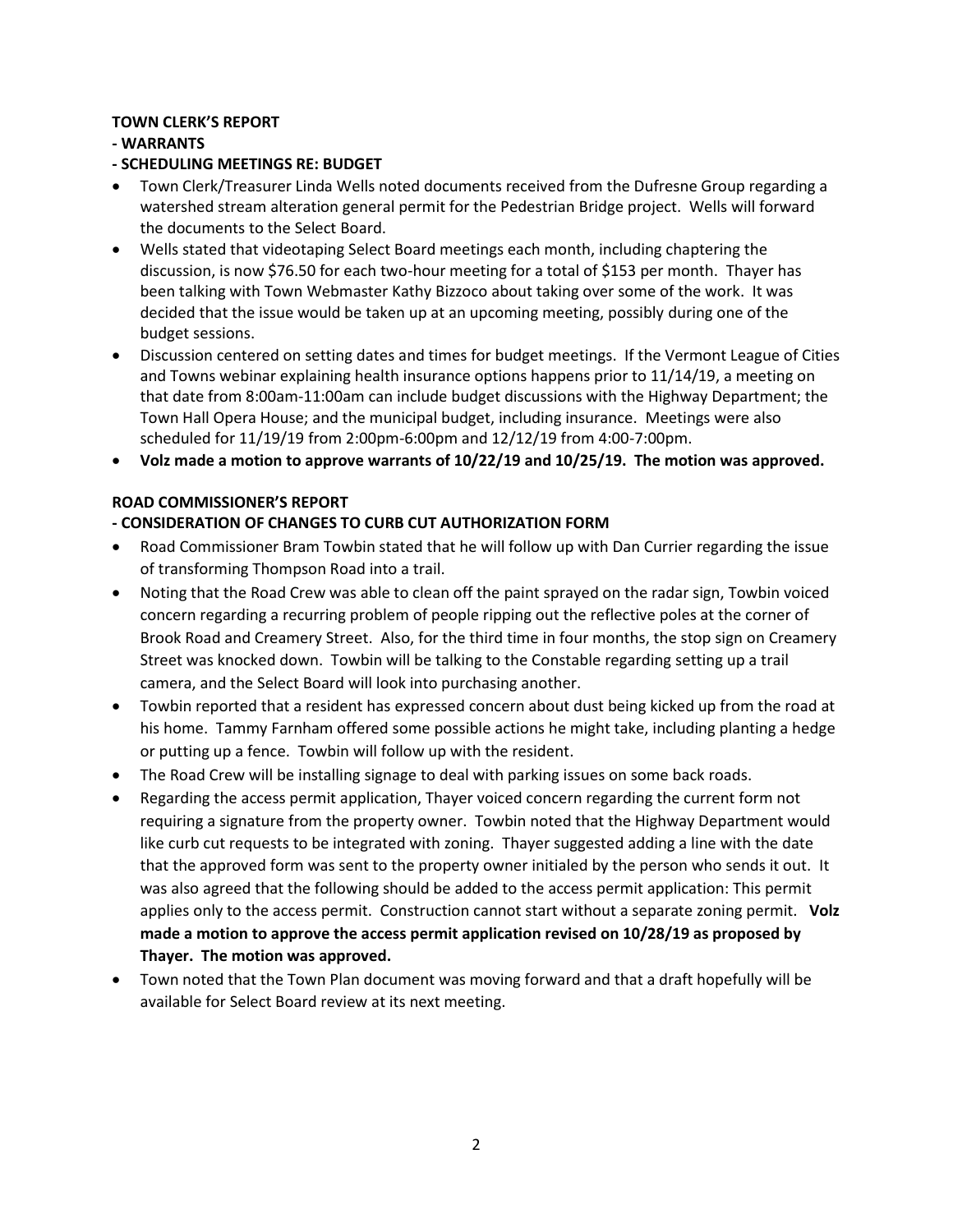#### **ROUTE 2 UPGRADING REVIEW**

 Volz noted his concern regarding the Vermont Agency of Transportation's (VAOT's) plan to close down access to Main Street for three months during construction both in terms of the negative impact on businesses and the public safety issue with emergency vehicles from the Village not being able to get onto Route 2. Water/Wastewater Department employee Tristan MacGregor-Stewart stated that without 90% or more of the cost being covered by grants or some kind of loan forgiveness, the standard budget cannot afford the cost to replace the water/sewer infrastructure that lies beneath the intersection. There is the additional factor of the water/wastewater system being unavailable to system users for long periods of time. Water/Wastewater Commission member Josh Pitts noted that both the timeframe and the engineering costs for system replacement in the area is unworkable. Thayer wondered if other pots of money were available to supplement the Town's costs. Road Commissioner Bram Towbin stated that the safety statistics will worsen due to the new guardrails at the intersection. In response to a question from Towbin regarding the condition of the 50-year-old system, MacGregor-Stewart noted that it does not necessarily need replacing at this point. Pitts stated that last year's Water/Wastewater Asset Management plan prioritizes funding for other, more crucial system work and it would be against that mandate to fund the reconstruction at the intersection over projects that have already been deemed critical. Thayer noted that Fire Chief Greg Light had expressed that the plan to shut down the intersection during construction was unworkable in terms of public safety. It was decided that a meeting needs to take place between the Select Board and VAOT's project manager Erin Parizo, including VAOT's engineer for the project, Fire Chief Greg Light, and Water/Wastewater Chief System Operator Greg Chamberlin. Thayer will find out what dates work best for people from VAOT and get back to members of the Select Board and others to set a date for a follow-up meeting with VAOT.

# **PLANNING FOR USE OF MUNICIPAL BUILDING SECOND FLOOR, INCLUDING USE BY HISTORICAL SOCIETY**

 Town Clerk/Treasurer Wells asked the Select Board to make a decision about the use of the upstairs space so she can notify the Historical Society.

#### **FIRST READING OF WATER ORDINANCE AND WASTEWATER ORDINANCE**

 Discussion included altering some of the wording, including changing the word "content" to "context"; application for "new service" versus application for "change of use"; and the phrase "if the Commission 'believes'" used in one section and "if the Commission 'suspects'" used in the other. The public hearing related to the ordinances was set for 11/19/19 at 1:30pm. **Volz made a motion to approve the Town of Plainfield Water System ordinance dated 10/21/19 on the basis of the first reading. The motion was approved.** Immediately following, **Volz made a motion to approve the Town of Plainfield Wastewater System ordinance dated 10/21/19 based on the first reading. The motion was approved.**